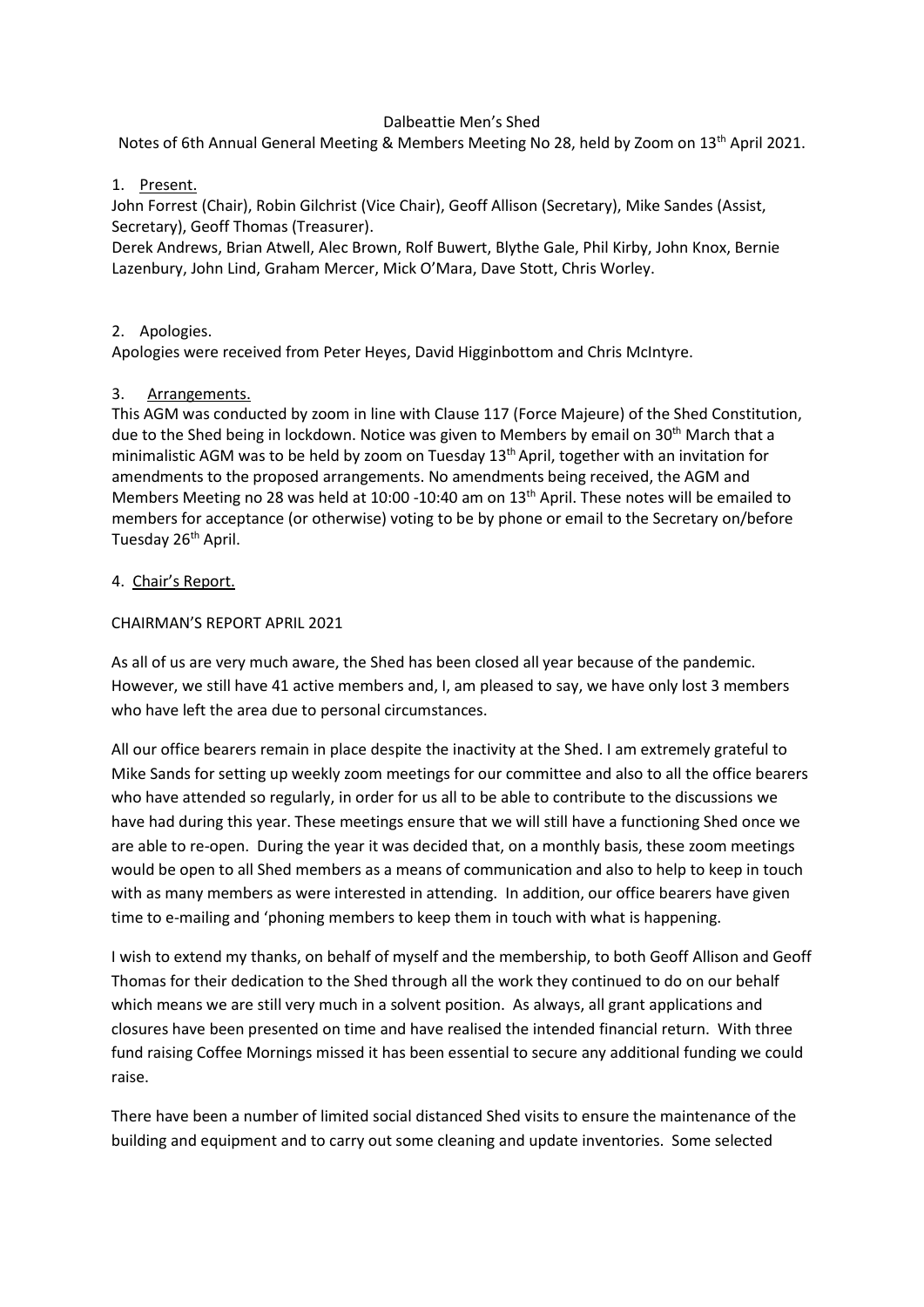activities have been moved out of the Shed to members' homes, such as 3D Printing, Engraving, Bike Service and Refurbishment and other Repairs.

The biggest activity to be moved was, of course, the Skeoch Project. Palnackie became the temporary Skeoch residency and provided Tom Parker with several new challenges to battle with, for him and son-in-law, Cy. We are very grateful to them both, and the others who have lent their expertise when needed and the end result has been the completion of the "one and only" Skeoch Cycle Car. Thanks must also go to Robin Gilchrist for his negotiations regarding the purchase of a trailer to transport the Skeoch and his ferrying of the car to Sanderson's Garage to be painted in its shiny red livery. Robin also took the trailer to have the Dalbeattie Shed Logo transferred onto it for publicity, and also as part of the security measures we have had to put in place.

Despite our shutdown for over a year, Dalbeattie Men's Shed has been kept very much in the public eye, mainly by our Secretary's various activities. He has represented us via zoom meetings with five different Associations such as the National Shed Network on two separate occasions. He has also been involved in zoom Consultations with five separate groups, one of which is the Network Rail Mental Health Panel. In addition, there have been features and articles in several Magazine and Papers and three separate TV videos during this last year.

I end this report on a positive note. Although shut and unable to function as we would all have wanted, we have not stagnated over the last twelve months, but have continued to talk to one another, work together when we could, been aware of our members' needs and tried to meet them as well as we have been allowed to do. We are ready to go our re-opening Risk Assessments and Protocols are done and all we are waiting on now is the Green Light, and it will come!

John Forrest CHAIRMAN

The Chair's report was recommended for acceptance by the Members - proposed by Rolf Buwert, seconded by David Stott and carried unanimously.

5. Treasurer's Report The Treasurer presented a financial report for year ending  $31<sup>st</sup>$  March 2021, see overleaf: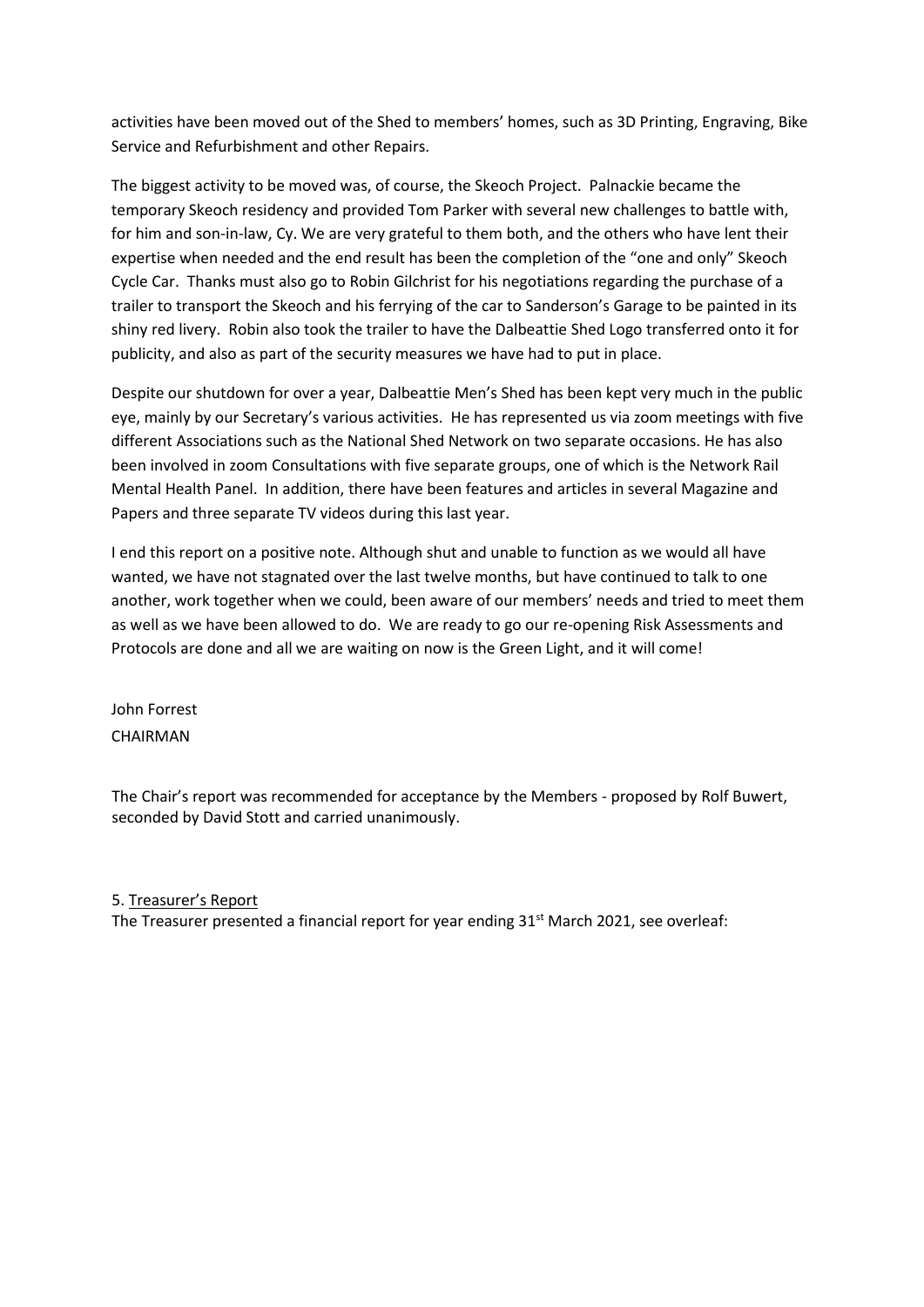# **Dalbeattie Men's Shed Trustees Meeting** Financial Statement as at 6th April 2021

|                 |                          | <b>Debit</b> |           | Credit    | <b>Balance</b> |
|-----------------|--------------------------|--------------|-----------|-----------|----------------|
| <b>Receipts</b> |                          |              |           |           |                |
|                 | <b>Easy Funding</b>      |              |           | £89.38    |                |
|                 | <b>Amazon Prime</b>      |              |           | £31.46    |                |
|                 | <b>Skeoch Donations</b>  |              |           | £8,043.60 |                |
|                 | <b>Other Donations</b>   |              |           | £1.201.57 |                |
|                 | Sales                    |              |           | £488.92   |                |
|                 | <b>Refurbished Sales</b> |              |           | £640.00   |                |
|                 | Gift Aid                 |              |           | £898.61   |                |
|                 | <b>Bank Interest</b>     |              |           | £85.33    |                |
|                 |                          |              |           |           | £11,478.87     |
| <b>Payments</b> |                          |              |           |           |                |
|                 | Insurance                | £340.52      |           |           |                |
|                 | <b>Materials</b>         | £428.93      |           |           |                |
|                 | Equipment                | £134.13      |           |           |                |
|                 | Skeoch                   | £1.211.27    |           |           |                |
|                 | Web & Broadband          | £322.96      |           |           |                |
|                 | Advertising & PR         | £33.72       |           |           |                |
|                 | Subs & Charges           | £208.95      |           |           |                |
|                 | Postage & Stationery     | £126.23      |           |           |                |
|                 | Cleaning                 | £43.46       |           |           |                |
|                 | Repairs & Maintenance    | £108.93      |           |           |                |
|                 |                          |              | £2,959.10 |           | £8,519.77      |

The Treasurer's report was recommended for acceptance by the Members – Proposed by John Knox, Seconded by John Lind and was carried unanimously.

#### 6. Retiring Officers

Under the clause 74 of the Shed Constitution all Officers and Trustees resigned and offered themselves for re-election to their positions. Chris Worley has volunteered for the vacant Office of Assistant Treasurer and the Board recommend his appointment to the Members Meeting.

#### 6. Closure

Items 4 - 6 fulfil the Board Agenda for this AGM and the meeting was closed at 10:15. The AGM will be concluded after Tuesday 26<sup>th</sup> April when the Secretary will report on any changes/corrections to these notes.

#### 7. Voting

These notes are a true record of the 6th DMS AGM *John Forrest* 27-04-21